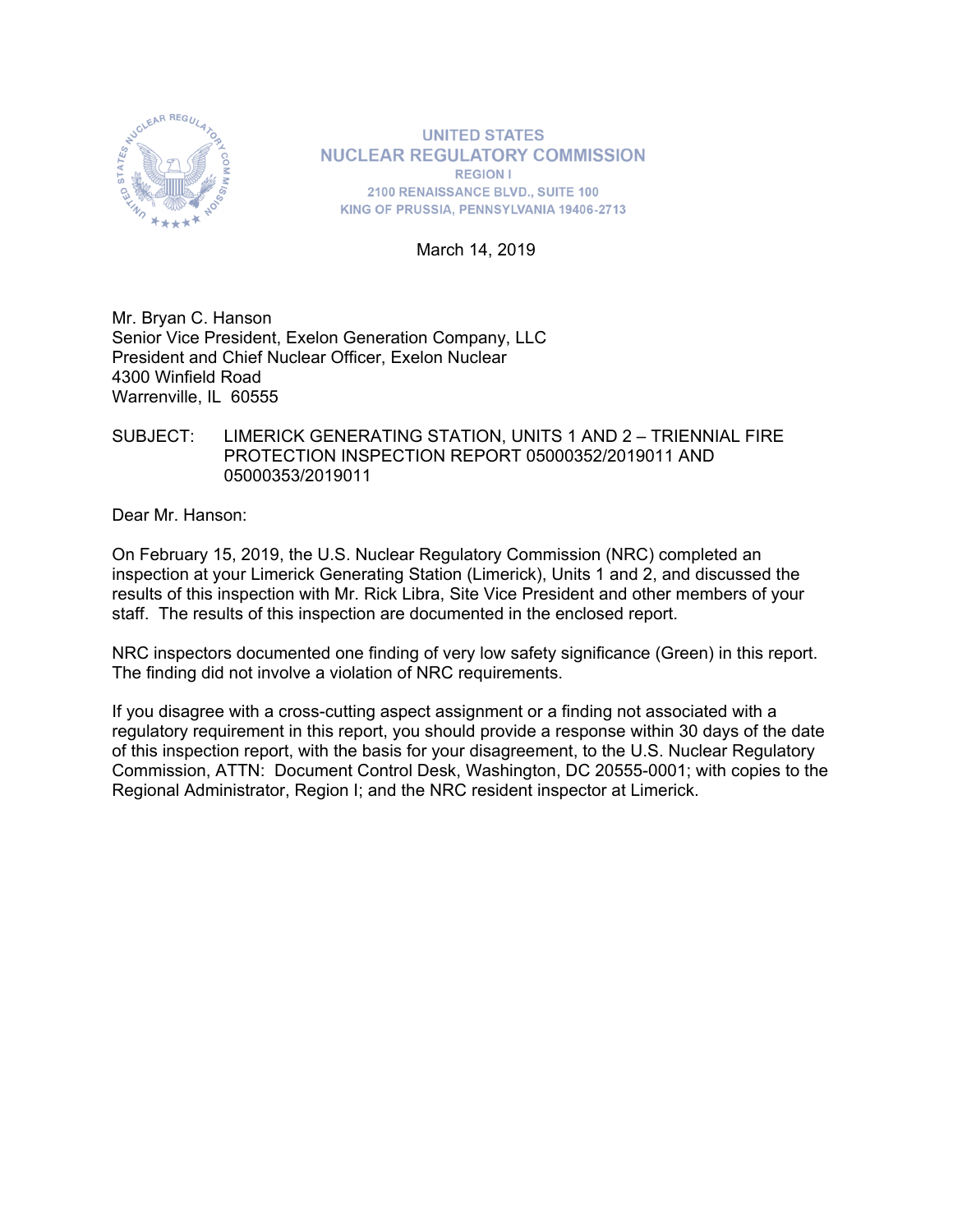This letter, its enclosure, and your response (if any) will be made available for public inspection and copying at http://www.nrc.gov/reading-rm/adams.html and at the NRC Public Document Room in accordance with 10 CFR 2.390, "Public Inspections, Exemptions, Requests for Withholding."

Sincerely,

# */RA/*

Glenn T. Dentel, Chief Engineering Branch 2 Division of Reactor Safety

Docket Nos. 05000352 and 05000353 License Nos. NPF-39 and NPF-85

Enclosure:

Inspection Report 05000352/2019011 and 05000353/2019011

cc w/ encl: Distribution via ListServ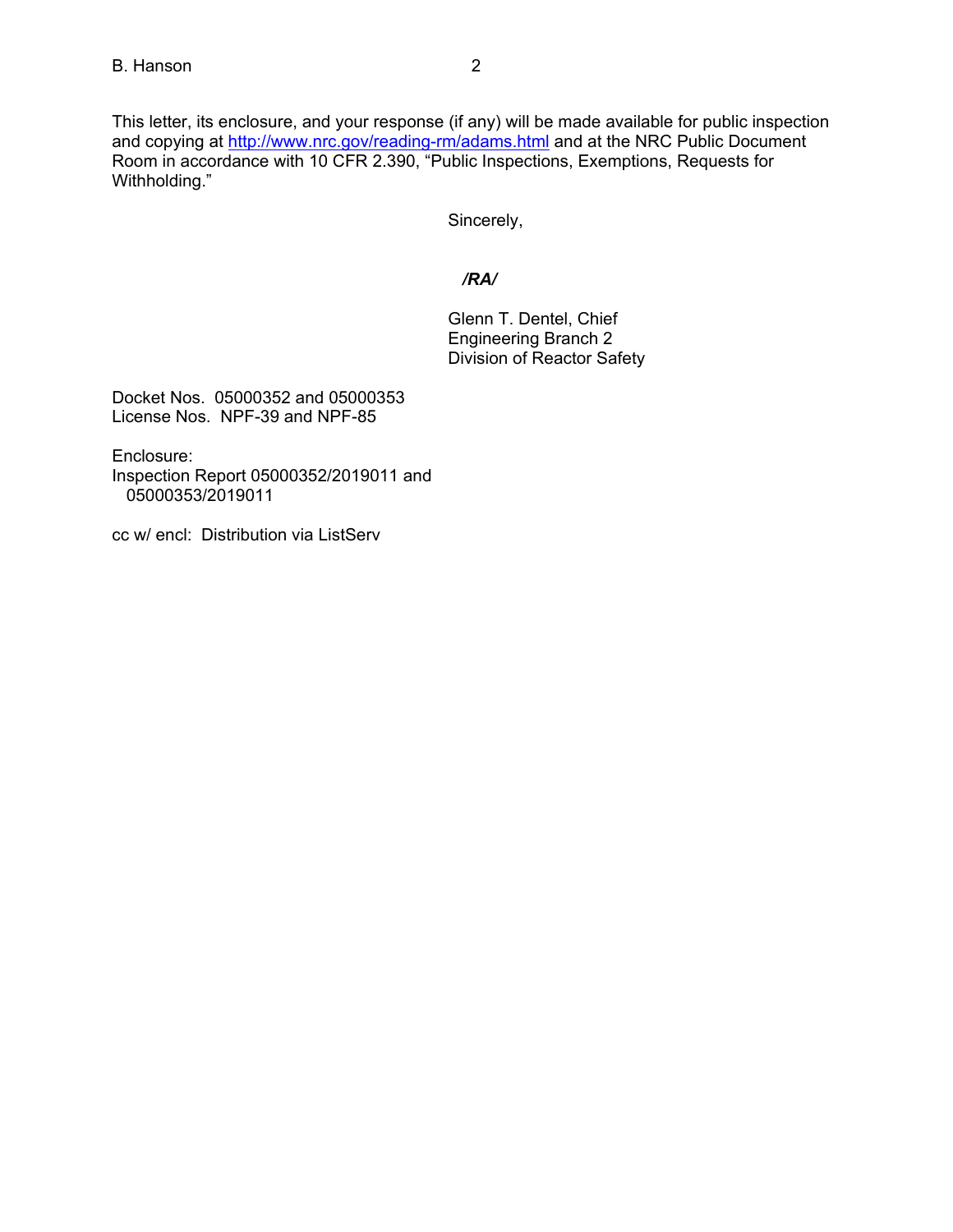#### SUBJECT: LIMERICK GENERATING STATION, UNITS 1 AND 2 – TRIENNIAL FIRE PROTECTION INSPECTION REPORT 05000352/2019011 AND 05000353/2019011 DATED MARCH 14, 2019

DISTRIBUTION: (via email) DLew, RA (R1ORAMAIL Resource) RLorson, DRA (R1ORAMAIL Resource) DCollins, DRP (R1DRPMAIL Resource) MShams, DRP (R1DRPMAIL Resource) JYerokun, DRS (R1DRSMAIL Resource) BWelling, DRS (R1DRSMAIL Resource) JGreives, DRP GCroon, DRP MRossi, DRP DBeacon, DRP SRutenkroger, DRP, SRI MFannon, DRP, RI NEsch, DRP, AA MMcCoppin, RI OEDO RidsNrrPMLimerick Resource RidsNrrDorlLpl1 Resource ROPreports Resource

DOCUMENT NAME: G:\DRS\Engineering Branch 2\Triennial Fire Protection IRs\Limerick\Limerick 2019011\Limerick 2019011 FINAL.docx ADAMS ACCESSION NUMBER: **ML19073A239**

| <b>SUNSI Review</b> |              | Non-Sensitive<br>Sensitive |                       | Ⅳ<br><b>Publicly Available</b><br>Non-Publicly Available |  |
|---------------------|--------------|----------------------------|-----------------------|----------------------------------------------------------|--|
| <b>OFFICE</b>       | RI/DRS       | RI/DRP                     | RI/DRS                | RI/DRS                                                   |  |
| <b>NAME</b>         | CBickett/CAB | JGreives/JEG               | CCahill/CGC via phone | GDentel/GTD                                              |  |
| <b>DATE</b>         | 3/14/19      | 3/5/19                     | 3/14/19               | 3/14/19                                                  |  |

OFFICIAL RECORD COPY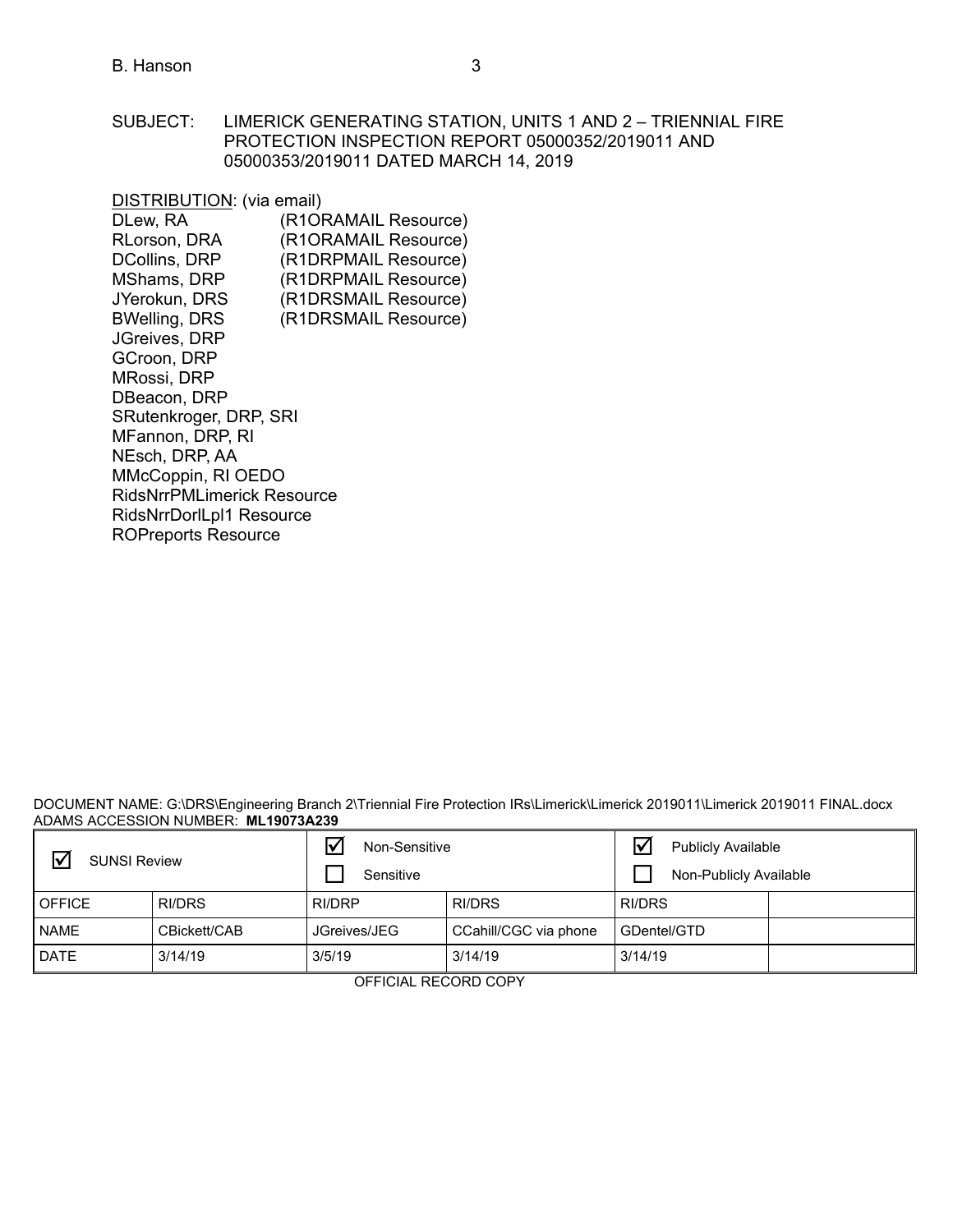# **U.S. NUCLEAR REGULATORY COMMISSION Inspection Report**

| Docket Numbers:                        | 05000352 and 05000353                                                                                                                                                       |
|----------------------------------------|-----------------------------------------------------------------------------------------------------------------------------------------------------------------------------|
| License Numbers:                       | NPF-39 and NPF-85                                                                                                                                                           |
| <b>Report Numbers:</b>                 | 05000352/2019011 and 05000353/2019011                                                                                                                                       |
| Enterprise Identifier: I-2019-011-0013 |                                                                                                                                                                             |
| Licensee:                              | Exelon Generation Co., LLC                                                                                                                                                  |
| Facility:                              | Limerick Generating Station, Units 1 and 2                                                                                                                                  |
| Location:                              | Sanatoga, PA 19464                                                                                                                                                          |
| <b>Inspection Dates:</b>               | January 28, 2019 to February 15, 2019                                                                                                                                       |
| Inspectors:                            | C. Bickett, Senior Reactor Inspector<br>E. DiPaolo, Senior Reactor Inspector<br>J. Lilliendahl, Senior Emergency Response Coordinator<br>A. Patel, Senior Reactor Inspector |
| Approved By:                           | Glenn T. Dentel, Chief<br><b>Engineering Branch 2</b><br>Division of Reactor Safety                                                                                         |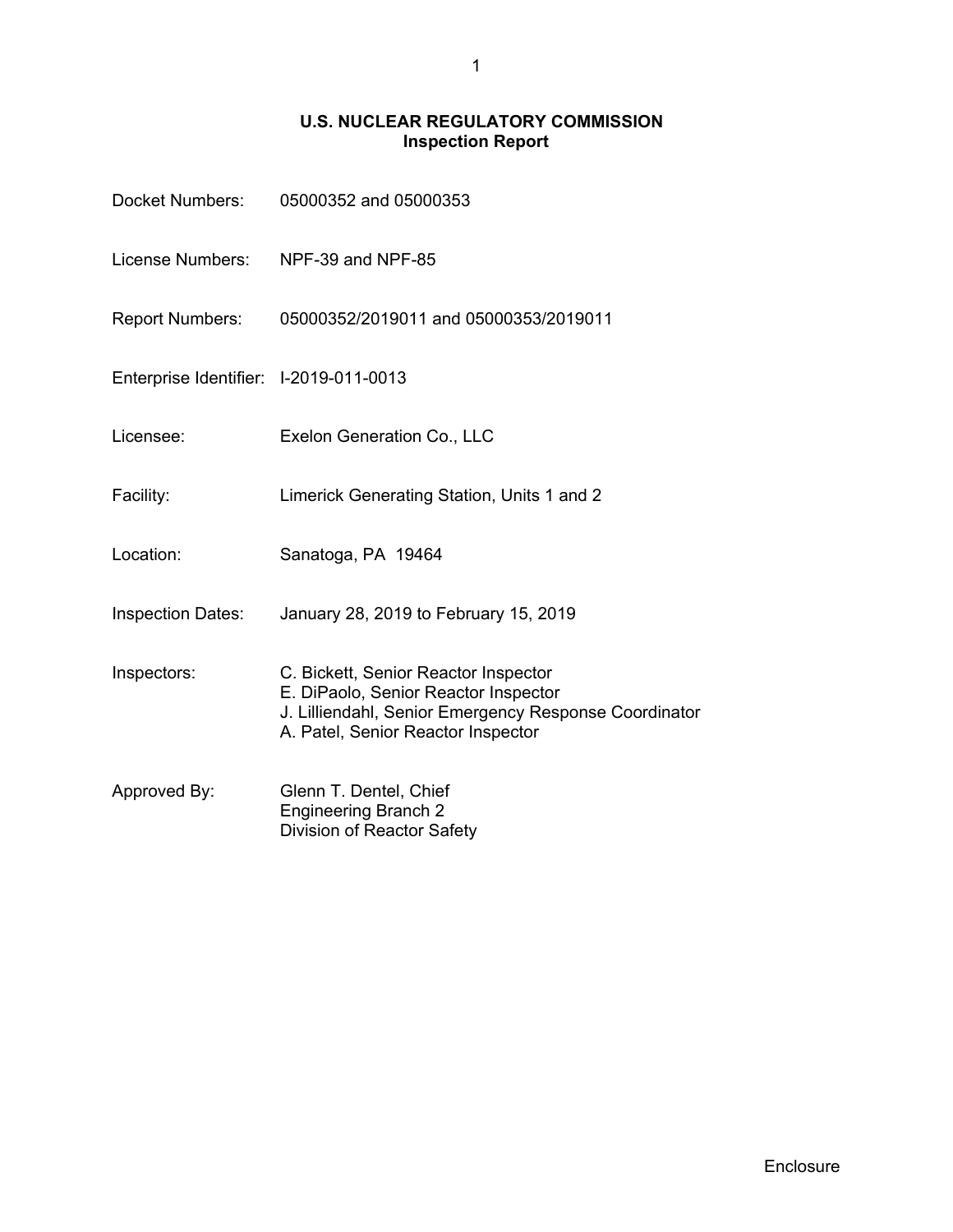# **SUMMARY**

The U.S. Nuclear Regulatory Commission (NRC) continued monitoring the licensee's performance by conducting a triennial fire protection inspection at Limerick Units 1 and 2 in accordance with the Reactor Oversight Process. The Reactor Oversight Process is the NRC's program for overseeing the safe operation of commercial nuclear power reactors. Refer to https://www.nrc.gov/reactors/operating/oversight.html for more information. Findings and violations being considered in the NRC's assessment are summarized in the table below.

# **List of Findings and Violations**

| Inadequate Functionality Assessment of the Diesel Driven Fire Pump                           |                                  |               |           |
|----------------------------------------------------------------------------------------------|----------------------------------|---------------|-----------|
| Cornerstone                                                                                  | Significance                     | Cross-cutting | Report    |
|                                                                                              |                                  | Aspect        | Section   |
| Mitigating                                                                                   | Green                            | $[P.2] -$     | 71111.05T |
| <b>Systems</b>                                                                               | FIN 05000352,05000353/2019011-01 | Evaluation    |           |
|                                                                                              | Open/Closed                      |               |           |
| The inspectors identified a Green finding associated with Exelon procedure, OP-AA-108-115,   |                                  |               |           |
| "Operability Determinations," because operators did not perform adequate functionality       |                                  |               |           |
| assessments of the diesel driven fire pump (DDFP) when excess cooling water strainer         |                                  |               |           |
| screen fouling was found following pump testing. Specifically, the functionality assessments |                                  |               |           |
| did not adequately address the pump's ability to meet its Updated Final Safety Analysis      |                                  |               |           |
| Report described function, including mission time, following the discovery of unexpected     |                                  |               |           |
| fouling of the engine's cooling water strainer screen.                                       |                                  |               |           |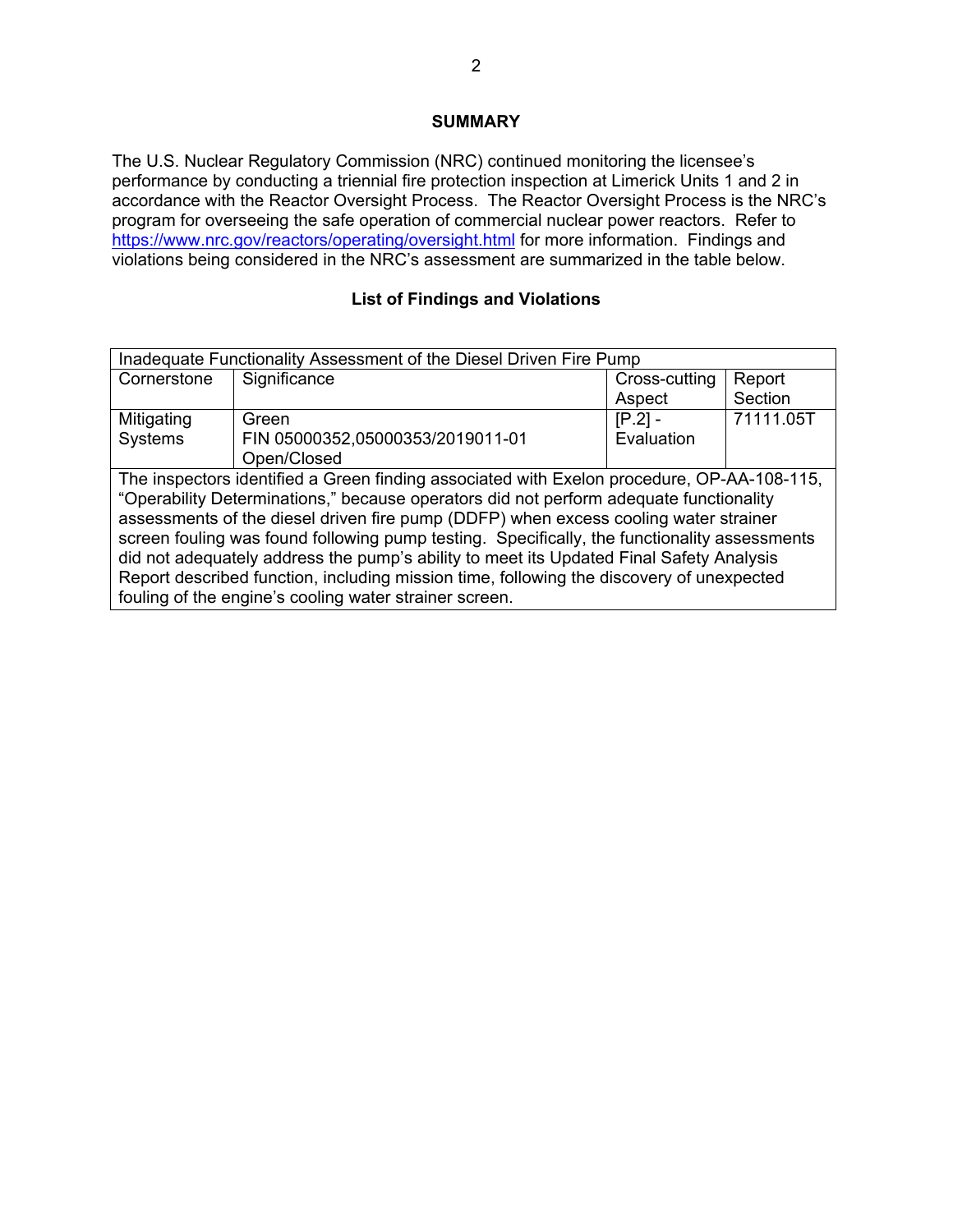## **INSPECTION SCOPES**

Inspections were conducted using the appropriate portions of the inspection procedures (IPs) in effect at the beginning of the inspection unless otherwise noted. Currently approved IPs with their attached revision histories are located on the public website at http://www.nrc.gov/readingrm/doc-collections/insp-manual/inspection-procedure/index.html. Samples were declared complete when the IP requirements most appropriate to the inspection activity were met consistent with Inspection Manual Chapter (IMC) 2515, "Light-Water Reactor Inspection Program - Operations Phase." The inspectors reviewed selected procedures and records, observed activities, and interviewed personnel to assess licensee performance and compliance with Commission rules and regulations, license conditions, site procedures, and standards.

## **REACTOR SAFETY**

## 71111.05T - Fire Protection (Triennial)

### 02.02 Fire Protection Inspection Requirements (4 Samples)

The inspectors evaluated fire protection program implementation in the following selected areas and/or fire zones, including analyzed electrical circuits:

- (1) 13.2KV Switchgear Area (Fire Area 2)
- (2) Unit 1 Safeguard System Isolation Valve Area (Fire Area 43)
- (3) Unit 2 Cable Spreading Room (Fire Area 23)
- (4) Unit 2 Standby Liquid Control and General Equipment Areas (Fire Area 70W)

In performing this review, the inspectors performed an analysis of the following electrical circuits:

- (1) 0AP548, Emergency Service Water Pump A
- (2) FI-49-1R001-1, Reactor Core Isolation Cooling Pump Discharge Line Flow Indicator (Remote Shutdown Panel)
- (3) HV-11-132A, Emergency Service Water Primary Return Valve for D11 Emergency Diesel Generator
- (4) HV-50-2F045, Reactor Core Isolation Cooling Steam Supply Line Inlet Valve

#### 02.03 B.5.b Inspection Activities (1 Sample)

The inspectors evaluated the following B.5.b Mitigating Strategies:

(1) T-200 Primary Containment Emergency Venting without Power

#### **INSPECTION RESULTS**

| Inadequate Functionality Assessment of the Diesel Driven Fire Pump |                                  |               |           |
|--------------------------------------------------------------------|----------------------------------|---------------|-----------|
| Cornerstone                                                        | Significance                     | Cross-cutting | Report    |
|                                                                    |                                  | Aspect        | Section   |
| <b>Mitigating Systems</b>                                          | Green                            | $[P.2]$ -     | 71111.05T |
|                                                                    | FIN 05000352,05000353/2019011-01 | Evaluation    |           |
|                                                                    | Open/Closed                      |               |           |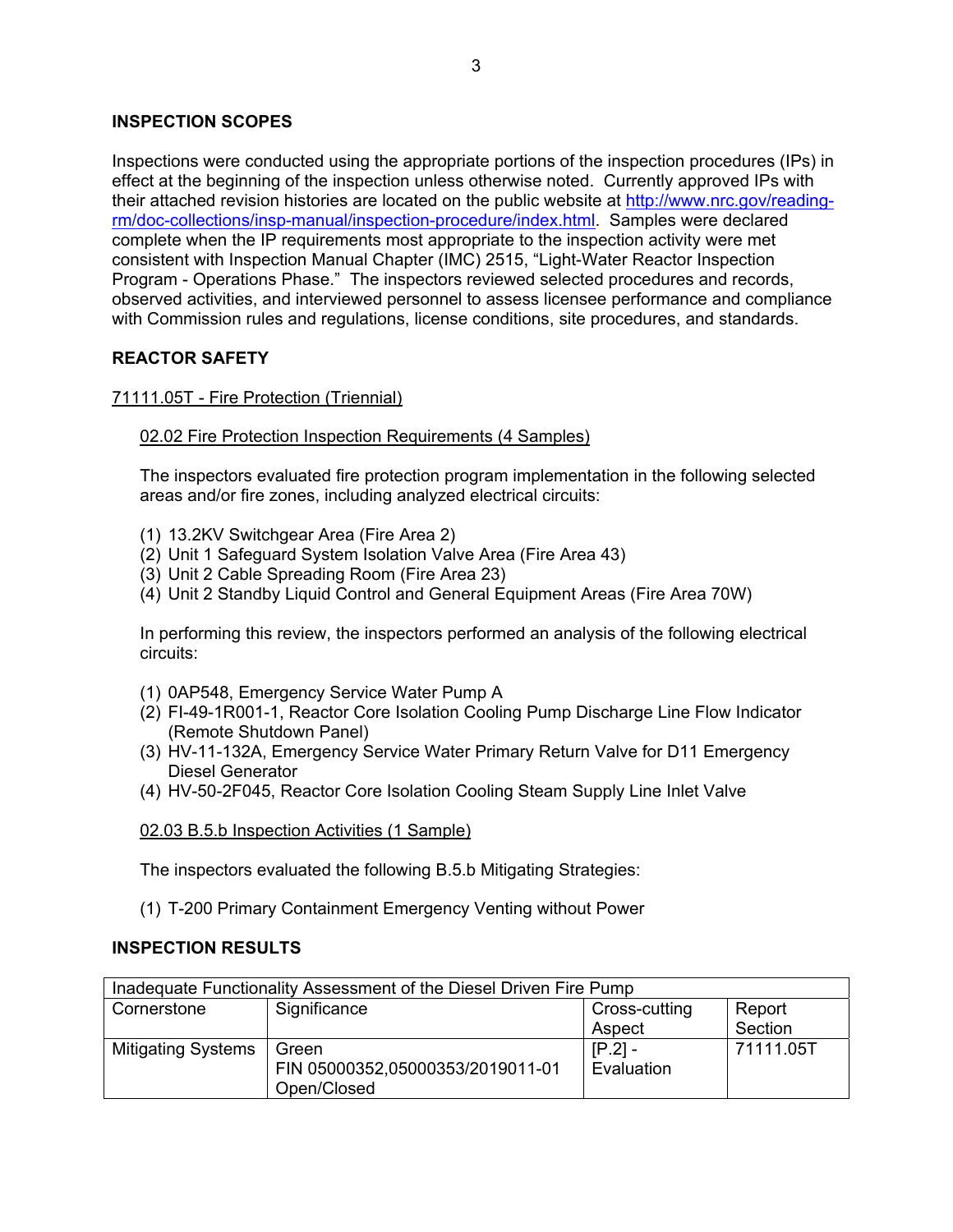The inspectors identified a Green finding associated with Exelon procedure, OP-AA-108-115, "Operability Determinations," because operators did not perform adequate functionality assessments of the diesel driven fire pump (DDFP) when excess cooling water strainer screen fouling was found following pump testing. Specifically, the functionality assessments did not adequately address the pump's ability to meet its Updated Final Safety Analysis Report described function, including mission time, following the discovery of unexpected fouling of the engine's cooling water strainer screen.

Description: The DDFP is one of two standby fire water sources which automatically start on low fire header pressure. The other normal source is the electric motor driven fire pump. Both fire pumps use the basin from either the Unit 1 or Unit 2 cooling tower as their water source. Makeup to the cooling towers is from the Schuylkill River which contains silt and other suspended solids. There is a third backup DDFP that has a different water source and requires operator actions to be placed in service. The fire pumps are also listed as an alternate reactor pressure vessel injection source in emergency operating procedure T-101, "Reactor Pressure Vessel Control (RC/Q, RC/L, and RC/P)."

ST-6-022-252-0, "DDFP Flow Test," requires that the DDFP be operated at 2000 gpm for a minimum of 30 minutes. During review of tests completed per ST-6-022-252-0, the inspectors noted that the procedure required examination and cleaning of the engine's cooling water inlet strainer screen (YS-022-014) after engine shutdown. The engine's cooling water is taken from the pump's discharge, through isolation valves, the strainer screen, a pressure control valve, and a solenoid shutoff valve which opens on engine startup. The water is then supplied to the engine's cooling water heat exchanger to remove heat from the engine's closed loop cooling water system. Per ST-6-022-252-0, operators record the as-found condition of the strainer screen, and generate an issue report if the strainer screen was fouled 50 percent or greater. A review of historical as-found data revealed many instances when strainer screen fouling was found to meet or exceed this criteria. The worst case as-found condition was in June 2018 when the strainer screen was documented as 75–100 percent fouled following 34 minutes of runtime.

The inspectors reviewed Issue Report 4149722 which documented the June 2018 as-found condition of the strainer screen. Operators determined that the DDFP was functional/operable per the Technical Requirements Manual based on: (1) the DDFP was maintaining fire header pressure even with the as-found strainer screen fouling; and (2) cooling water strainer bypass valves were available to be opened to help maintain proper engine temperature. This justification was typical, if not identical, to other functionality determinations documented in issue reports generated as a result of the as-found condition following testing.

The inspectors also noted that strainer screen cleaning was implemented following an engine overheating event in July 2015, as documented in Issue Report 2522850. Up until that time, the strainer screen was only flushed following DDFP testing. Issue Report 2522850 determined that screen flushing was ineffective and instituted strainer screen cleaning following testing. This was done to "ensure the screen is always clean for the next pump start, which provides assurance the pump will be able to run without the engine overheating prior to completing its mission time of two hours." Issue Report 2522850 also documented that "it was not clear if the fouling is occurring during the start or if it's a slow loading of material during runs."

For fire events, the DDFP needs to operate for a minimum of two hours to fulfill its mission. The mission time would be even longer if operators utilized the pump as an alternate reactor pressure vessel injection source in T-101. Because the DDFP was typically only run for about 30 minutes during each test, and the fouling mechanism was not fully understood, as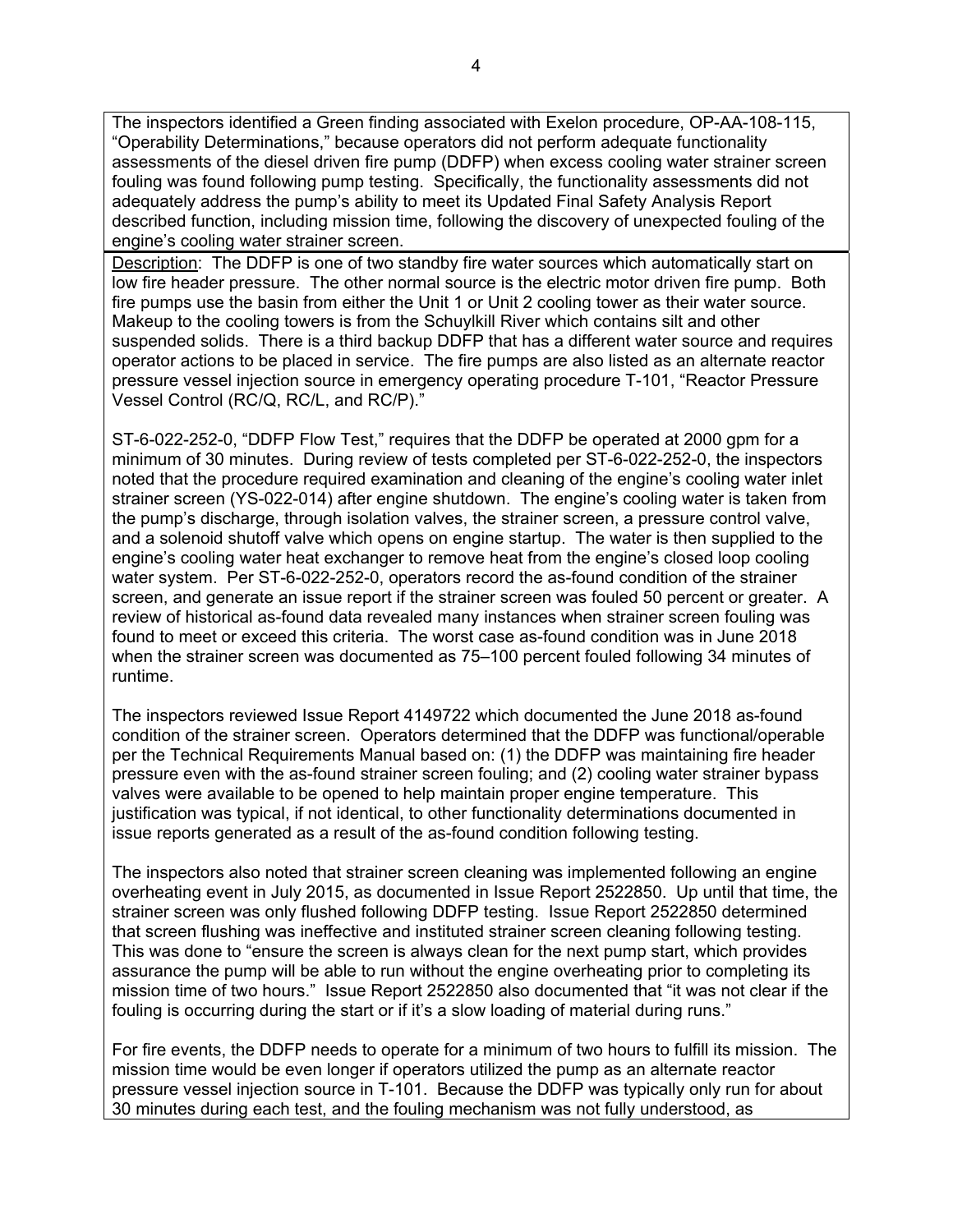documented in Issue Report 2522850, the inspectors determined the functionality assessments did not meet the requirements of Exelon procedure OP-AA-108-115. Specifically, the station did not address the pump's ability to meet its Updated Final Safety Analysis Report described function, including mission time, given the apparent rate of fouling.

The inspectors also noted that the alarm response procedure that would be entered during an engine overheating event, ARC-MCR-005, B-5, "Diesel Fire Pump Raw Water Hi Temperature," only directed opening of one of the two required isolation valves for the strainer bypass line. Additionally, the functionality assessments relied upon a non-documented compensatory measure to open both strainer bypass valves to maintain proper engine temperature. This action, if performed, would subject the engine's heat exchanger to full pump discharge pressure (>125 psig at rated flow) resulting in pressurizing the engine's heat exchanger above design pressure of 65 psig. Therefore, the inspectors concluded that these actions would not maintain functionality of the DDFP.

Corrective Actions: Exelon placed this issue into the corrective action program and planned actions to further evaluate the strainer screen fouling mechanism. Also, Exelon revised ARC-MCR-005, B-5, "Diesel Fire Pump Raw Water Hi Temperature," to properly line up the cooling water strainer bypass lines and control cooling water pressure to the engine.

### Corrective Action References: Issue Reports 4220058 and 4219061 Performance Assessment:

Performance Deficiency: The inspectors determined that failure to perform adequate functionality assessments of the DDFP in accordance with Exelon procedure OP-AA-108-115, "Operability Determinations," was a performance deficiency. OP-AA-108-115 states that for an assessment that a structure, system, or component is functional, there must be a reasonable expectation that the structure, system, or component can perform its specified functions. Exelon procedure OP-AA-108-115-1002, "Supplemental Consideration for On-Shift Immediate Operability Determinations," Revision 3, states, in part, that the ability of a system, structure, or component to fulfill its mission/duty cycle is thoroughly assessed. Exelon's functionality assessments were inadequate because they did not address the pump's ability to meet its Updated Final Safety Analysis Report described function, including mission time, following the discovery of unexpected fouling of the engine's cooling water strainer screen. In addition, the functionality assessments relied upon a non-documented compensatory measure to open the strainer bypass valves to maintain proper engine temperature. This action, if performed, would result in pressurizing the engine's heat exchanger above design pressure which also could affect the pump's functionality.

Screening: The inspectors determined the performance deficiency was more than minor because it was associated with the Protection Against External Factors attribute of the Mitigating Systems cornerstone. The finding affected the Mitigating Systems cornerstone objective to ensure the availability and reliability of systems that respond to initiating events to prevent undesirable consequences. Specifically, fouling of the engine's cooling water strainer screen could have caused reduced cooling water flow to the engine's heat exchanger, resulting in the engine overheating during a postulated fire or emergency event and, therefore, affect the availability and reliability of the DDFP to perform its function.

Significance: The inspectors assessed the significance of the finding using Appendix F, "Fire Protection and Post - Fire Safe Shutdown SDP." Appendix F was applicable in this case because the finding was associated with the fire water system and affected fixed fire protection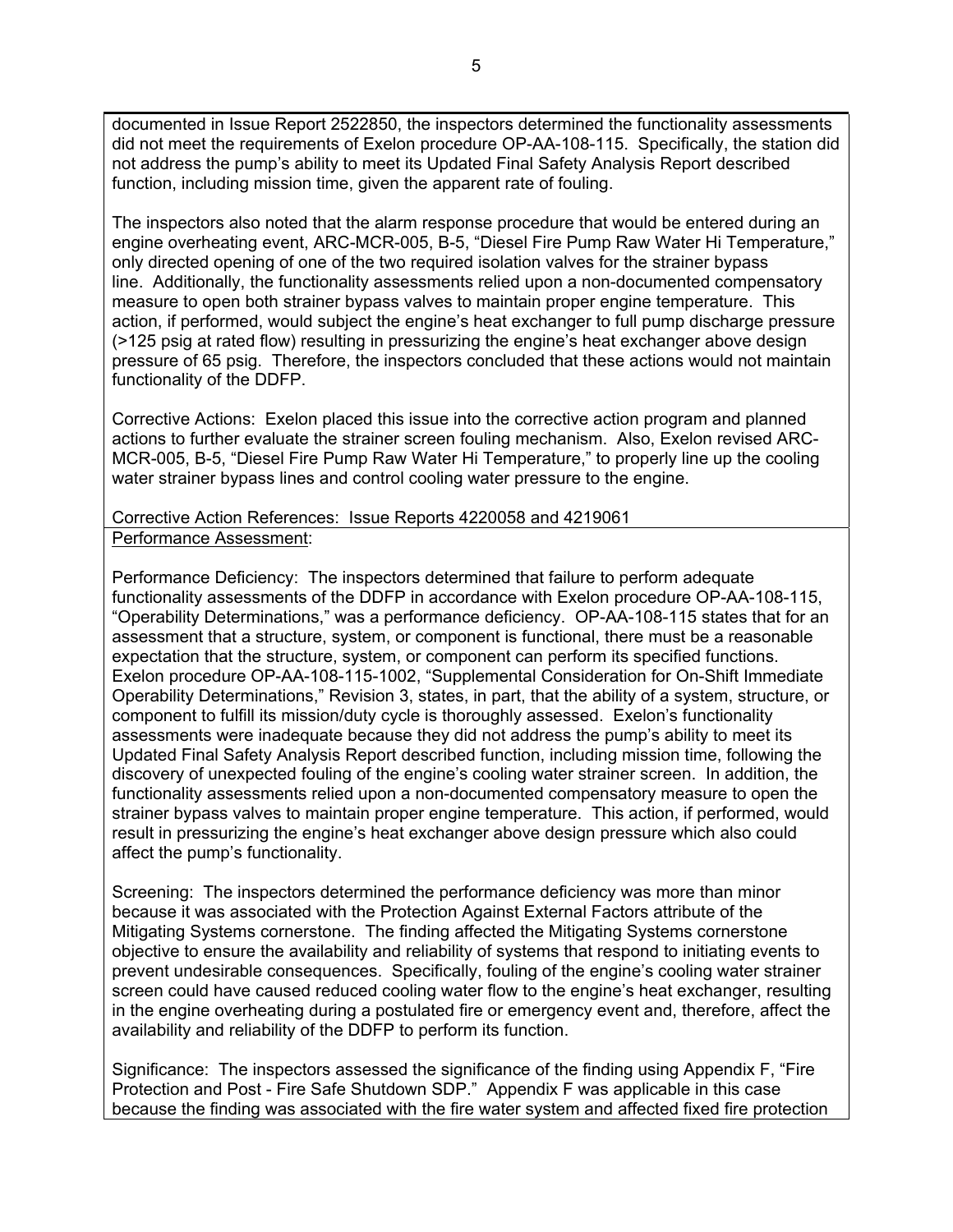systems and the ability to confine a fire. Inspectors screened the issue in accordance with Figure F.1, "Phase 1 Flow Chart." A low degradation could not be assigned in Step 1.3, and there was no applicable qualitative screen in Step 1.4. An NRC Region 1 Senior Reactor Analyst evaluated the issue utilizing Limerick's fire probabilistic risk assessment in accordance with Step 1.5. The DDFP was determined to be important in both fire suppression activities and as an alternate low pressure make up source, specifically under conditions in which the motor driven fire pump was unavailable either due to fire-induced damage or loss of power.

The loading of the cooling strainer screen was variable over the last year ranging from negligible to heavy. Even under heavy loading conditions, the engine was capable of running for at least 30 minutes at rated conditions. Based on the guidance provided in the "Risk Assessment of Operational Events," Volume 1, Section 2.4, for a failure that could have occurred at any time since the component was last operated (e.g., time of actual failure cannot be determined due to the nature of the failure mechanism), the exposure time (T) was equal to one-half of the time period since the last successful functional operation of the component (T/2) plus repair time. Given that over the past year the pump was operated monthly for testing and to account for repairs, an evaluated exposure time of 185 days was determined to be appropriate.

The evaluation performed with Limerick's fire probabilistic risk assessment resulted in a change in core damage frequency of approximately 1.7E-7/yr. This was determined to be conservative given that no credit was assigned for the DDFP run time before failure, recovery of the DDFP, the backup DDFP, or other FLEX equipment.

Additionally, since the DDFP is credited for alternate reactor pressure vessel injection during non-fire internal events, those cases were evaluated. Assuming the same exposure period as above, the maximum change in core damage frequency was determined to be approximately 3E-7/year. This was dominated by station blackout events in which alternate reactor pressure vessel injection could not credit the motor driven fire pump. This was also considered conservative for the same reasons as stated above.

Based on the assumption and limitations of the condition, the total change in core damage frequency was estimated to be Green in the mid E-7/yr range.

Based upon a review of the dominant cutsets (loss of offsite power initiating events with subsequent failures of high pressure injection and alternate late term injection) the unavailability of the DDFP may result in an increase in Large Early Release Frequency. The Senior Reactor Analyst used a 0.1 Large Early Release Frequency factor to account for the probability that operators would take action to mitigate the consequences of a potential containment breach due to these postulated high pressure accident sequences. Consequently, the delta Large Early Release Frequency for this finding is mid E-8, or Green.

Cross-cutting Aspect: P.2 - Evaluation: The organization thoroughly evaluates issues to ensure that resolutions address causes and extent of conditions commensurate with their safety significance. Exelon staff did not thoroughly evaluate the issue associated with fouling of the DDFP cooling water strainer screen and its effect on pump functionality. [P.2]

Enforcement:Inspectors did not identify a violation of regulatory requirements associated with this finding.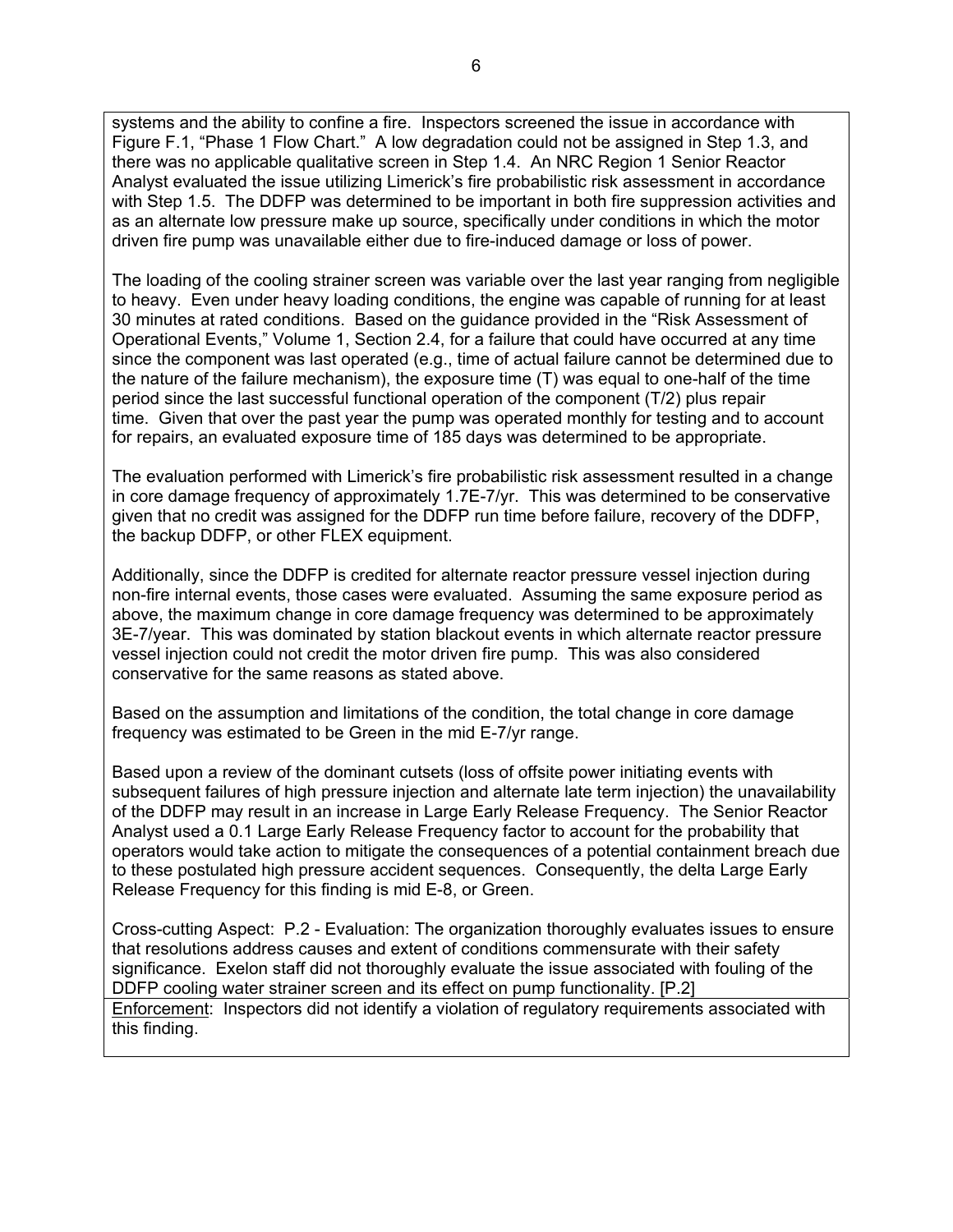# **EXIT MEETINGS AND DEBRIEFS**

The inspectors verified no proprietary information was retained or documented in this report.

 On February 15, 2019, the inspector presented the triennial fire protection inspection results to Mr. Rick Libra, Site Vice President and other members of the licensee staff.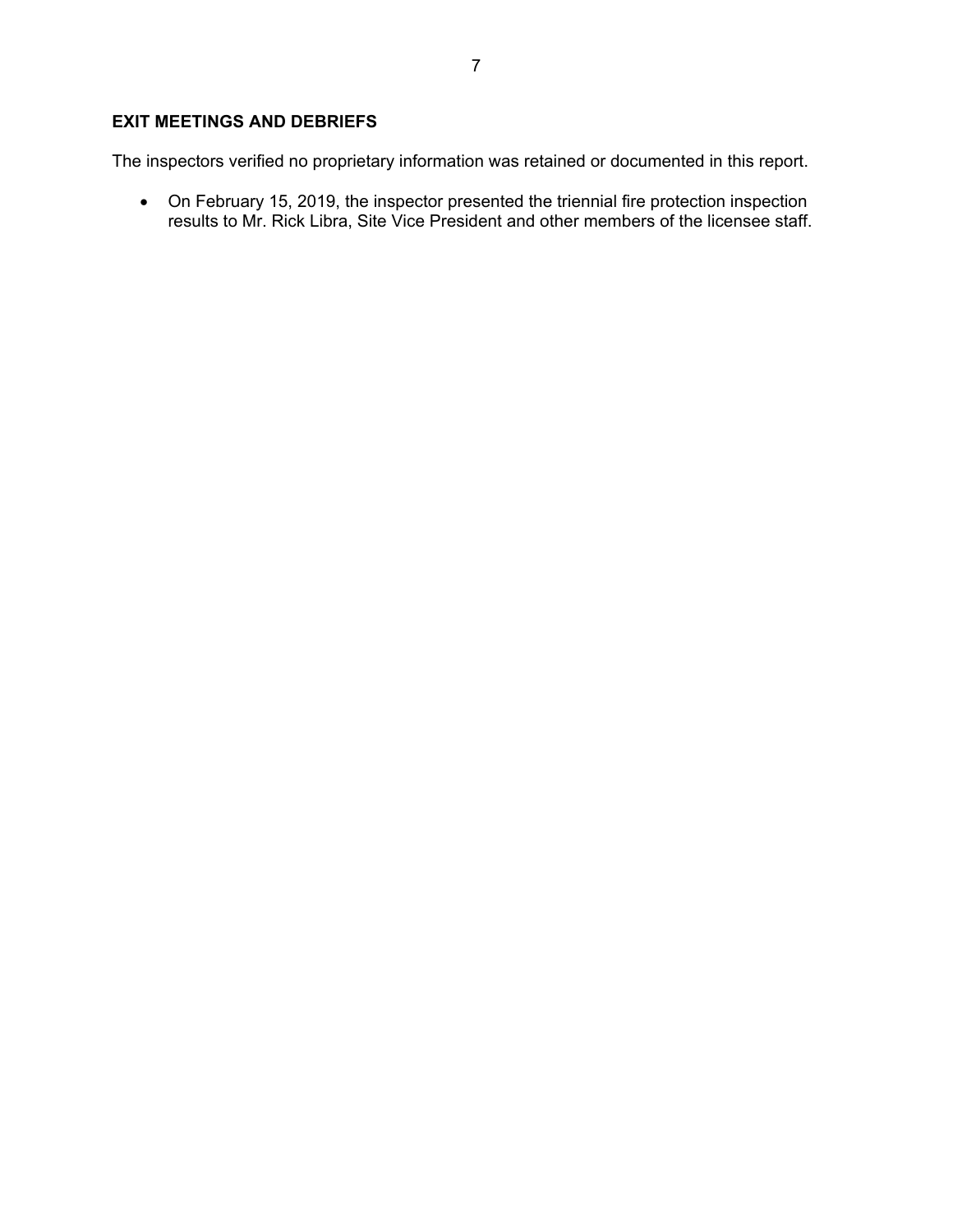## **DOCUMENTS REVIEWED**

Fire Protection Licensing and Design Basis Documents

- LG-PRA-021.11, Limerick Generating Station Fire Probabilistic Risk Assessment Summary and Quantification Notebook, Revision 1, November 2018
- Limerick Generating Station Updated Final Safety Analysis Report Appendix 9A, Fire Protection Evaluation Report, Revision 19, September 2018
- Limerick Generating Station Updated Final Safety Analysis Report, Appendix 9A, Fire Protection Evaluation Report, Revision 14, September 2008
- NE-117, Specification for an Individual Plant Examination of External Events for Severe Accident Vulnerabilities, Limerick Generating Station and Peach Bottom Atomic Power Station, Revision 0
- NUREG-0991, Safety Evaluation Report Related to the Operation of Limerick Generating Station, Units 1 and 2, Supplements 1 through 9
- Unit 1 Technical Requirements Manual, Revision 64
- Unit 2 Technical Requirements Manual, Revision 63

### Calculations, Analysis, and Engineering Evaluations

6900E.11, Load Center Circuit Breakers – Overcurrent Trip Devices, Revision 12 6900E.15, 125/250VDC Fuse Selection/Coordination Undervoltage Relay Setting, Revision 13

6900E.23, Safeguard 208/120V AC Panel Circuit Breaker Coordination, Revision 0

A-E90-VC-00001, Containment Overpressurization Evaluation, Revision 0

- EC 618876, Carbon Dioxide Fill Line/Suppression System Abandonment, Revision 2
- EC 619628, Unit 1 Reactor Recirculation Motor Oil Indication Approved Fire Protection Program Configuration Change Impact Review, Revision 1
- EC 623751, Free Air Cable Installation for Unit 1 and Unit 1 Approved Fire Protection Program Configuration Change Impact Review, Revision 0
- EC 423446, Adjustable Speed Drive Approved Fire Protection Program Configuration Change Impact Review, Revision 1
- G-080-VC-0028, Safe Shutdown Analysis for Fire Events, Revision 0
- LEAF-0011, Fire Area 2, 13.2kV Switchgear Room Localized Suppression, Revision 0
- LF-0016-002, Fire Area 2 Fire Safe Shutdown Analysis, Revision 2B
- LF-0016-015, Fire Area 15 Fire Safe Shutdown Analysis, Revision 0

LF-0016-023, Fire Area 23 Fire Safe Shutdown Analysis, Revision 1

LF-0016-023, Fire Area 23 Fire Safe Shutdown Analysis, Revision 1D

LF-0016-043E, Fire Area 43E Fire Safe Shutdown Analysis, Revision 0

LF-0016-043W, Fire Area 43W Fire Safe Shutdown Analysis, Revision 0

LF-0016-070W, Fire Area 2 Fire Safe Shutdown Analysis, Revision 0B

NE-294, Specification for Post-Fire Safe Shutdown Program Requirements, Revision 4

Drawings, Wiring, and Piping and Instrumentation Diagrams

8031-M-22, Fire Protection (Unit 1, Unit 2, and Common), Sheets 1 through 10, Revision 70 C61-1050-E-001, Elementary Diagram, Remote Shutdown System, Revision 63 C61-1050-E-003, Elementary Diagram, Remote Shutdown System, Revision 49 C61-1050-E-015, Elementary Diagram, Remote Shutdown System, Revision 12 E-1, Sheet 1, Single Line Diagram, Station, Revision 31 E-105, Sheet 1, Schematic Block Diagram RCIC System, 35 E-321, Sheet 1, Schematic Diagram, Emergency Service Water Pumps, Revision 14 E-321, Sheet 6, Schematic Diagram, Emergency Service Water Pumps, Revision 19 E-322, Sheet 1, Schematic Diagram, ESW Inlet and Outlet MOVs, Revision 19 E51-1040-E-006, Elementary Diagram, Reactor Core Isolation, Revision 25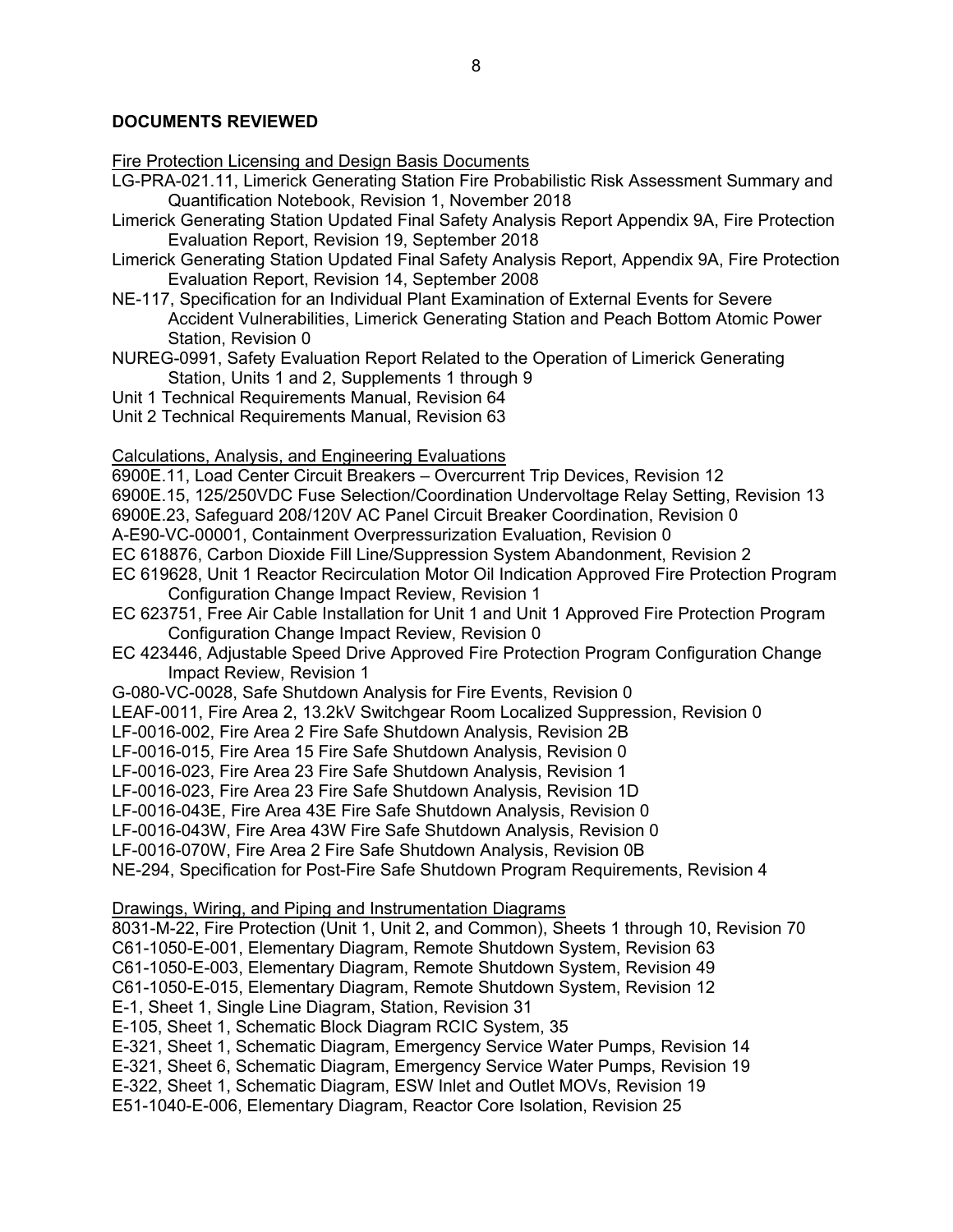- E51-1040-E-020, Elementary Diagram, Reactor Core Isolation, Revision 10
- E51-1040-E-025, Elementary Diagram, Reactor Core Isolation, Revision 6
- E51-1040-E-033, Elementary Diagram, RCIC, Revision 11
- E51-1040-E-070, Elementary Diagram, RCIC, Revision 0
- FP-34, Manual Control Sprinkler System, Revision 5
- FP-58, Hatchway 6-Unit 2, Reactor Building, Revision 4
- FP-65, Radwaste and Reactor Building-Unit 2, Wet Pipe Systems, Revision 4
- M-049-275, Fire Protection System PR-107 (Fire Area 2) Control Area Floor Elevation 217' 00", Revision 1
- M-11, Sheet 1, P&ID Emergency Service Water, Revision 88
- M-49, Sheet 1, P&ID RCIC, Revision 52
- M-50, RCIC Pump and Turbine, Revision 11

# Quality Assurance Audits and Self-Assessments

Limerick Triennial Fire Protection Inspection Preparatory Self-Assessment (AR 4154286) NOSA-LIM-18-06, Fire Protection Audit Report, October 1 – 12, 2018 (AR 4171364)

# Issue Reports

| 0769756  | 0874599  | 0990255  | 1511763  |
|----------|----------|----------|----------|
| 1515025  | 1564123  | 2522850  | 2560374  |
| 2636038  | 2729935  | 2729959  | 2729978  |
| 2729982  | 2736143  | 2736687  | 2736807  |
| 2741426  | 3943610  | 3944053  | 3955705  |
| 3966977  | 4022237  | 4044082  | 4098359  |
| 4149722  | 4154286  | 4156585  | 4175638  |
| 4186355  | 4213319* | 4213321* | 4215562* |
| 4216283* | 4216395* | 4216446* | 4219061* |
| 4219669* | 4219673* | 4219778* | 4220058* |
| 4220112* | 4220114* |          |          |
|          |          |          |          |

# **Procedures**

- 1FSSG-3002, Fire Area 002 Fire Guide, Revision 9
- 1FSSG-3015, Fire Area 015 Fire Guide, Revision 2
- 1FSSG-3043E, Fire Area 043E Fire Guide, Revision 0
- 2FSSG-3023, Fire Area 023 Fire Guide, Revision 9
- 2FSSG-3070W, Fire Area 070W Fire Guide, Revision 9
- ARC-MCR-006 H6L, Spray Pond Pump Structure, Revision3
- CC-AA-211, Fire Protection Program, Revision 8
- CC-AA-211-1001, Fire Protection Engineering Evaluations, Revision 2
- LS-AA-104-1000, 50.59 Resource Manual, Revision 12
- LS-AA-128, Regulatory Review of Proposed Changes to the Approved Fire Protection Program, Revision 3
- ON-121, Loss of Shutdown Cooling, Revision 32
- OP-AA-102-106, Operator Response Time Program, Revision 4
- OP-AA-201-003, Fire Drill Performance, Revision 16
- OP-AA-201-004, Fire Prevention for Hot Work, Revision 15
- OP-AA-201-005, Fire Brigade Qualification, Revision 9
- OP-AA-201-007, Fire Protection System Impairment Control, Revision 0
- OP-AA-201-008, Pre-Fire Plan Manual, Revision 4
- OP-AA-209-009, Control of Transient Combustible Material, Revision 21
- OP-LG-102-106, Operator Response Time Program at Limerick Station, Revision 8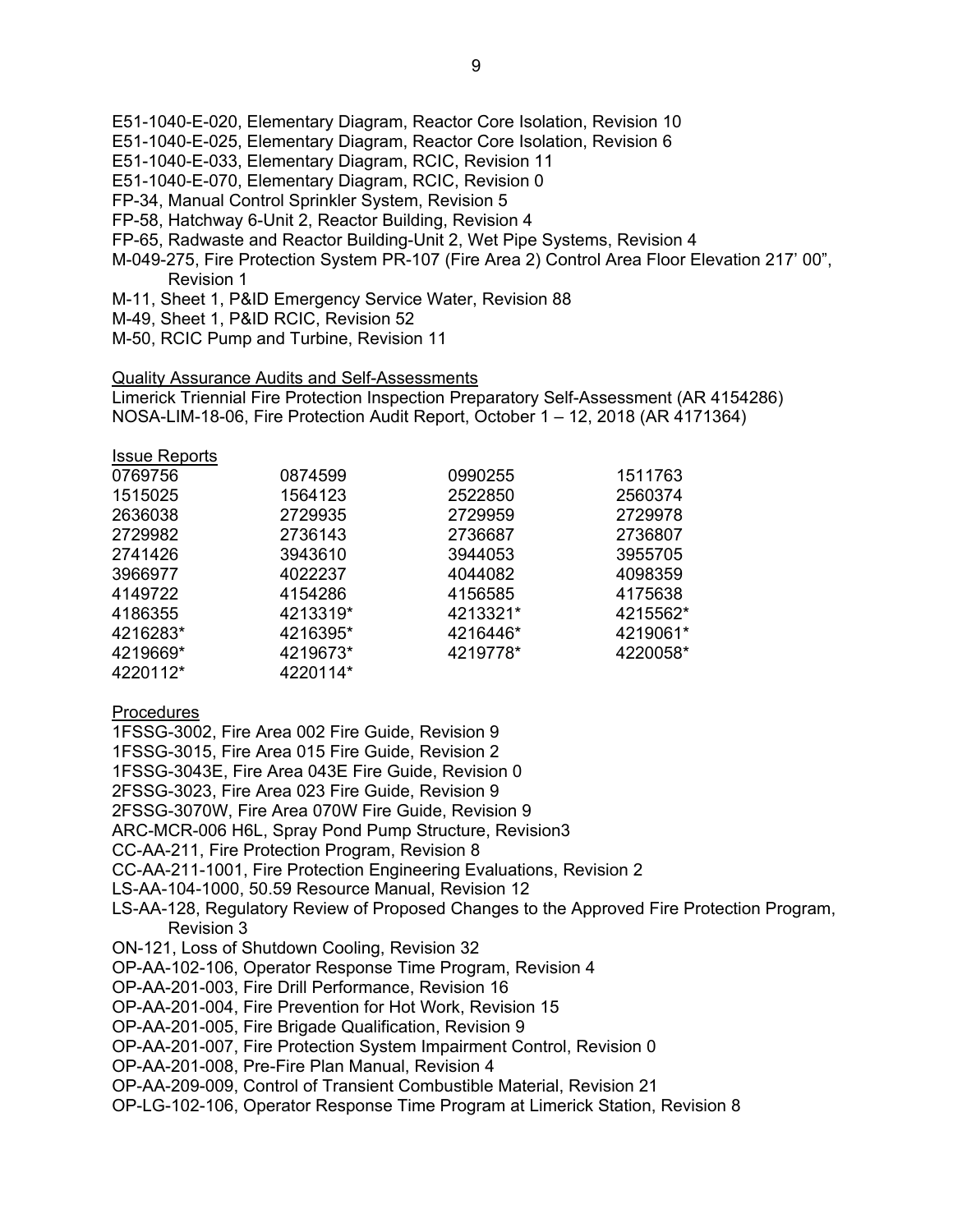OP-LG-103-102-1002, Strategies for Successful Transient Mitigation, Revision 32

OP-LG-201-008, Limerick Generating Station Fire Protection (F) Pre-Fire Plan Strategies, Revision 5

PI-AA-115, Operating Experience Program, Revision 4

Pre-Fire Plan F-A-336, 13.2KV Switchgear Room 336, Revision 15

Pre-Fire Plan F-A-450, Common, Unit 2 Cable Spreading Room, Revision 12

Pre-Fire Plan F-R-309, Unit 1, Safeguard Isolation Valve Area Room 309, Revision 11

- Pre-Fire Plan F-R-574, Unit 2 Standby Liquid Control and General Equipment Areas, Reactor Water Cleanup Compartments, Fuel Pool Cooling Water Area, and Main Steam Tunnel, Rooms 574 Through 585, 593 and 594, Revision 16
- RT-6-092-452-1, Procedure for De-energizing and Re-energizing the D12 Safeguard Bus during a Refueling Outage, Revision 12
- RT-6-092-452-2, Procedure for De-energizing and Re-energizing the D22 Safeguard Bus during a Refueling Outage, Revision 10
- RT-6-108-300-0, Fire Safe Shutdown Emerg Lighting Unit Operability Verification, Revision 22
- RT-6-108-300-1, Fire Safe Shutdown Emerg Lighting Unit Operability Verification, Revision 24
- RT-6-108-300-2, Fire Safe Shutdown Emerg Lighting Unit Operability Verification, Revision 24
- S22.1.H, Placing Backup Diesel Driven Fire Pump (10P402), Jockey Pump (10P400) and Batch Plant Well Pump in Service, Revision 31

SE-1, Remote Shutdown, Revision 75

- SE-1-1, Protected Depressurization Control, Revision 16
- SE-12, Loss of Communications, Revision 30
- SE-1-2, Protected Power Source, Revision 14
- SE-1-3, Protected Ventilation Source, Revision 19
- SE-6, Alternate Remote Shutdown, Revision 32
- SE-6-1, Protected Power Source, Revision 11

SE-8, Fire, Revision 57

- ST-4-022-930-0, Unit Common TRM Fire Door Inspection, Revision 1
- ST-4-022-930-1 Unit 1 TRM Fire Door Inspection, Revision 1
- ST-4-022-930-2 Unit 2 TRM Fire Door Inspection, Revision 1
- SY-AA-101-117, Processing and Escorting of Personnel and Vehicles, Revision 11
- SY-LG-101-124, Duties and Responsibilities of Security Control Centers and Security Supervision at Limerick Generating Station, Revision 0
- SY-LG-1016, Limerick Watch Standing Practices, Revision 11

T-200, Unit 2 Primary Containment Emergency Vent Procedure, Revision 28

T-341, Primary Containment Venting Via Hardened Vent System, Revision 0

## Fire Brigade Drills and Critiques

ST-6-022-551-0, Fire Drill, performed on 7/12/18 (unannounced backshift drill on 'D' Crew) ST-6-022-551-0, Fire Drill, performed on 7/24/18 (unannounced backshift drill on 'B' Crew) ST-6-022-551-0, Fire Drill, performed on 8/2/18 (unannounced drill on 'A' Crew) ST-6-022-551-0, Fire Drill, performed on 8/10/18 (announced drill on 'C' Crew) ST-6-022-551-0, Fire Drill, performed on 9/15/18 (announced backshift drill on 'E' Crew)

Transient Combustible, Hot Work, and Ignition Source Permits and Evaluations

Hot Work Permit 5885, 1D-V112, dated 10/11/18 Hot Work Permit 6265, 2BC01, dated 11/5/18

Hot Work Permit 6331, 1A-E123, dated 10/1/18

Hot Work Permit 6446, 1A-V209, dated 10/8/18

Hot Work Permit 6584, BS-0101-270A, dated 12/5/18